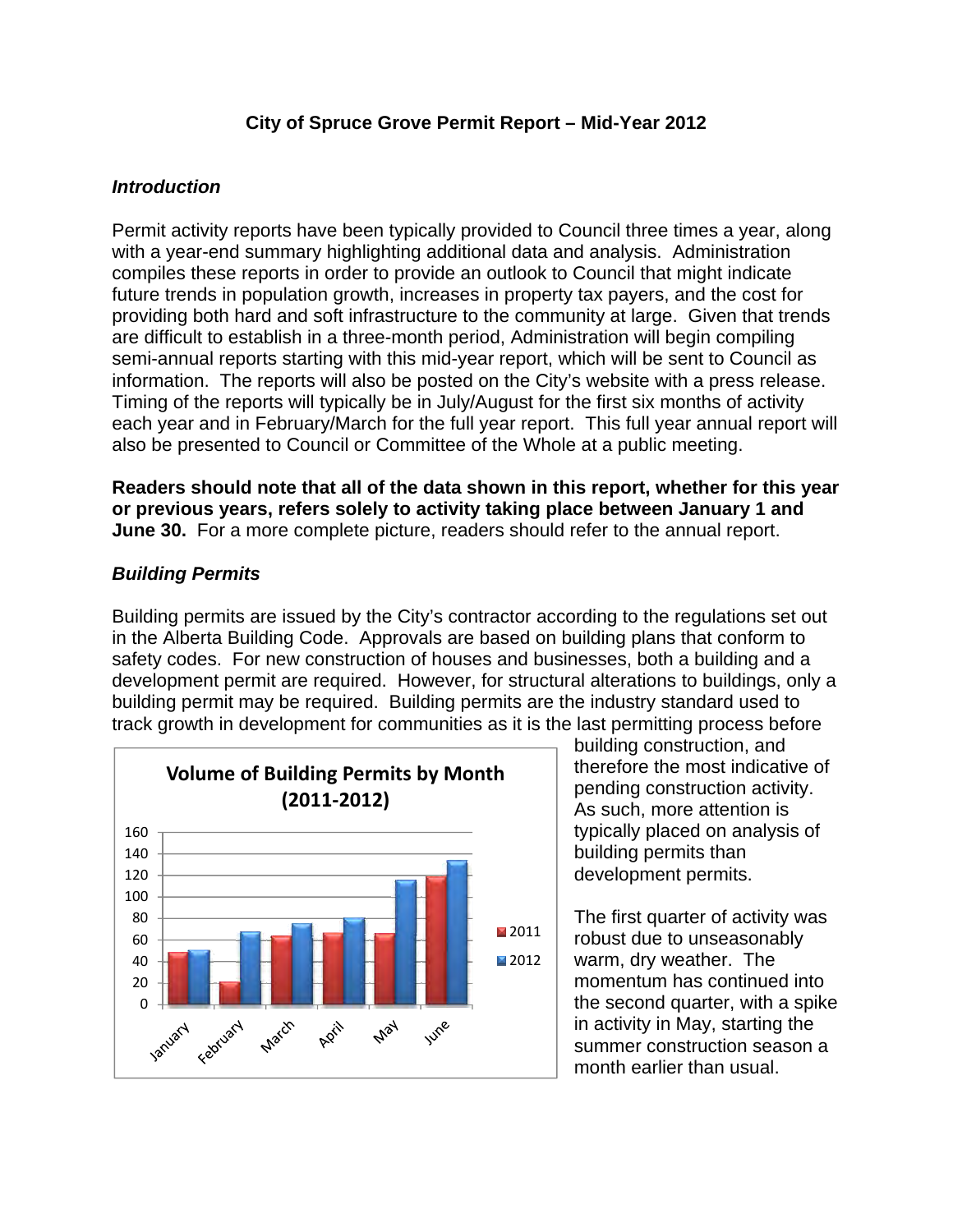

The first half of 2012 has seen the highest building permit volume since 2007 in Spruce Grove.

Administration will be watching for possible tempering of building permit activity as new housing inventory increases over the summer. Real estate sales this summer will be an indicator for the next several quarters of activity for residential permits.

The next image, at left, looks at the distribution of building permits issued, categorized by residential, commercial, industrial or institutional use. Readers should note that Administration discovered input inconsistencies in the last few years of reporting that resulted in errors in the categorization of industrial and commercial activity, showing several permits as commercial instead of industrial development. The majority of these permits were tenant improvements with lower valuations. Information provided in this section reflects the corrected figures.

Residential construction continues to dominate permit activity in Spruce Grove. Therefore, residential permit activity is broken down into new construction and improvements for

charting purposes. For the purpose of this report, improvements also include new detached garages.

About 48% of building permits issued in the first half of 2012 were for new dwellings, and 45% of permits were for residential improvements, for a total of 93% of all permits. Commercial permits accounted for approximately 4.4% of the building permit activity in Spruce Grove, down from 6% in 2011. The actual number of commercial permits is similar to the previous year, but the higher total of all building permits renders the percentage of commercial development lower. Industrial activity comprises 3% of building permits, up from just over 2% last year.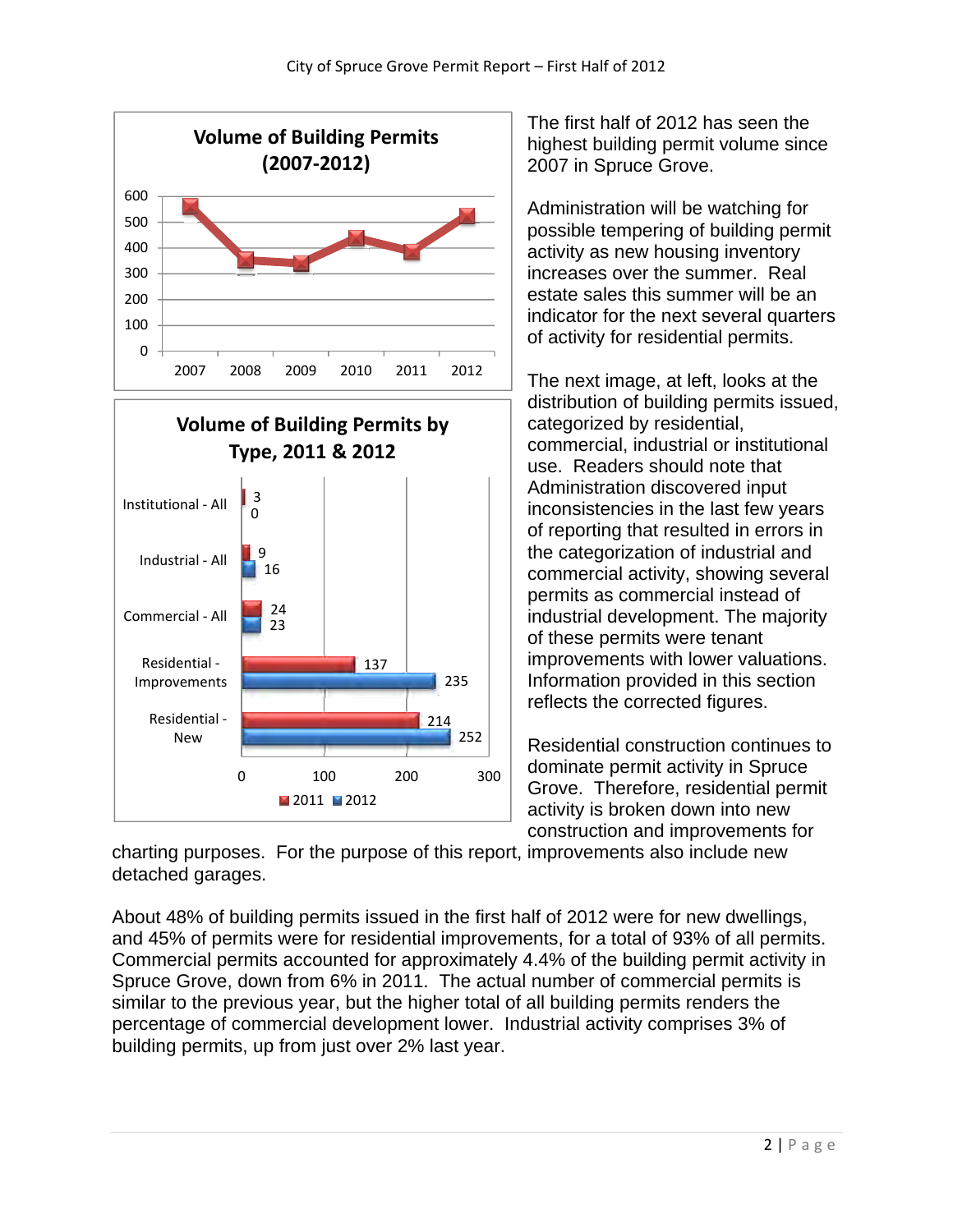

When looking at building permit values, a slightly different picture of construction trends in the city emerges. The graph at left depicts the value of building permits when assessed by building type. Although commercial construction represents only 4.4% of the total number of building permits, commercial construction for the first three months of 2012 comprises 19% of building permit valuation.

Overall most of the private investment in Spruce Grove

is going toward the construction of new residential units, including single detached, semi-detached and multi-family dwellings. Generally, over the course of a year, the residential permit values are higher than the non-residential values. At the beginning of 2012, Administration predicted high levels of non-residential development for the year, similar to recent years, with a slight shift to less commercial development than 2011, but with greater industrial activity. Growth to date appears to be following this trend.

The last graph in this section, below, displays the value of building permits by year since 2007. These values are not adjusted for inflation. We can see from the graph that the

first six months of 2012 show permit valuation in line with 2010 and 2011, with a comparison with all years except 2007, with a total permit value of approximately \$74 million. Administration expects the remainder of the year to also have high permit valuations, as development levels remain high through the summer. Less certain, however, is the fall season which will be dependent on sales and construction conditions over the summer.

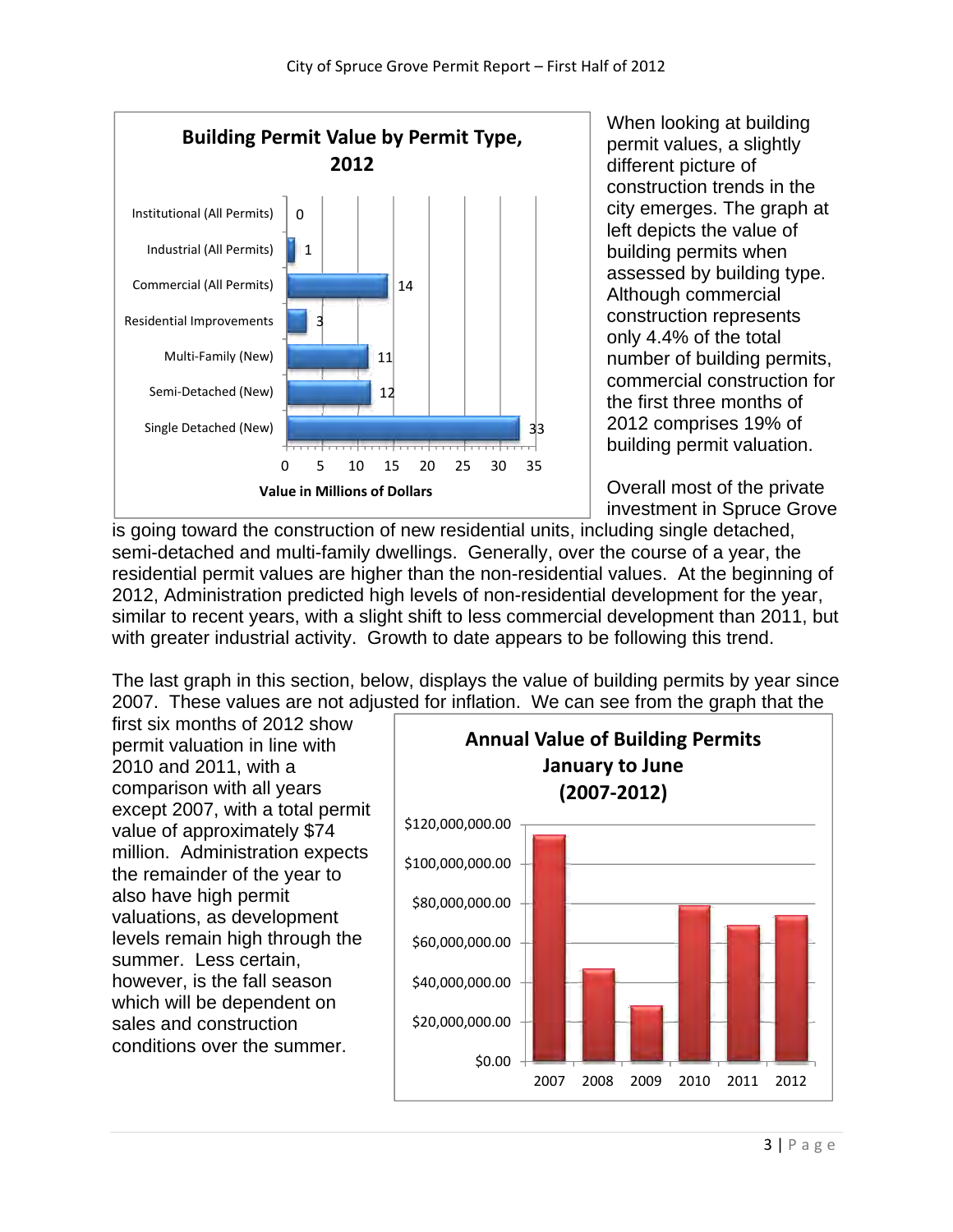## *Development Permits*

Development permits are issued by the City's development officers in order to approve the location and use of a building on a property in accordance with the Land Use Bylaw. Development permits are valid for one year after the date of approval, and are therefore often a good indicator of what levels of construction *may* occur in the next several months.

For the first six months of the year, development permits have increased in volume compared to the same period in 2011, with the exception of March. Once again, this was due to builders taking advantage of favourable weather conditions, as well as the first stages of a rebounding regional economy.

If we look at the trends since 2007, we can see that the city is starting to recover after the economic downturn. In fact, 2012 brought the busiest February on record in terms of development permit activity, with the second busiest May and June on record.

The last image in this section, at right, looks at the number of development permit approvals broken down by the type of permit. As expected in Spruce Grove, residential permits represent the majority of applications. Residential development is broken down by new and improvements, but for all other categories new and improvements are combined, due





## **Volume of Development Permits by Type, 2012**

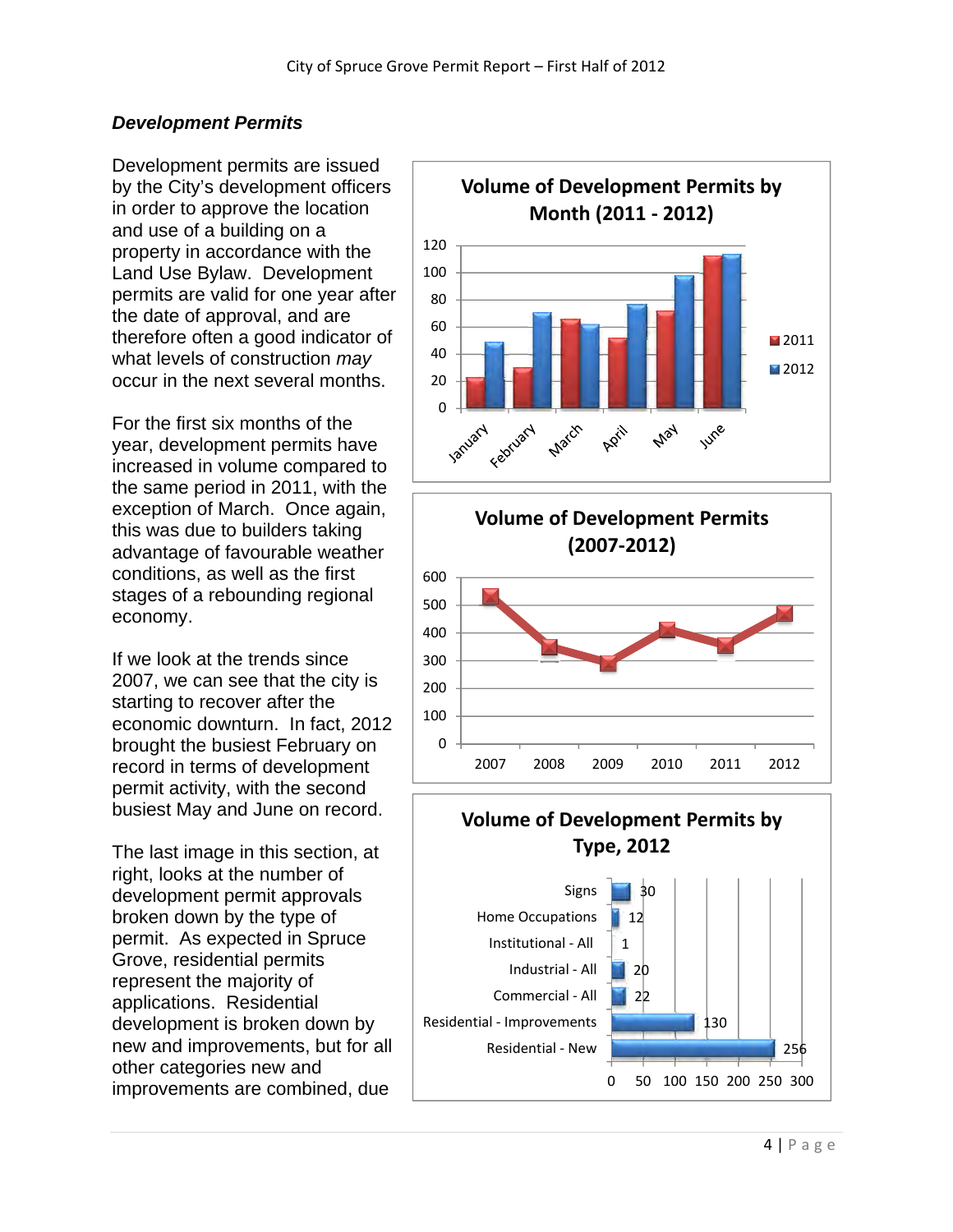to smaller overall numbers. Residential improvements include new garages. The number of commercial permits includes changes in occupancy (i.e. a new shop moving into an existing building) as well as the development of new commercial buildings.

## *Business Licenses*

The City of Spruce Grove issues business licenses to people or companies wishing to operate a



commercial enterprise. Licenses are issued for typical 'storefront' businesses, as well as temporary operations, one-time projects and home occupations. The business license numbers in this graph also include non-resident businesses, which are businesses physically located outside Spruce Grove, that conduct business within the city. The number of businesses fluctuates throughout the year as new licenses are approved, and some are cancelled. The first graph in this section illustrates the total number of licenses that are valid in each month. Typically, January will have the highest number of licenses, with cancellations occurring in February and March after business owners receive invoices for renewal, and the City is advised that businesses have closed, relocated or non-resident businesses wish to cancel their license until they resume business in the city.

This typical fluctuation has not occurred, however, in 2012, which is largely attributed to the number of new businesses keeping up with cancelled business licenses. This balance is depicted in the graphic at the top of this page. Part of the increase this year is also partly attributed to a higher than normal number of project licenses for the winter months due to increased construction activity. Despite some cancellations typical of the

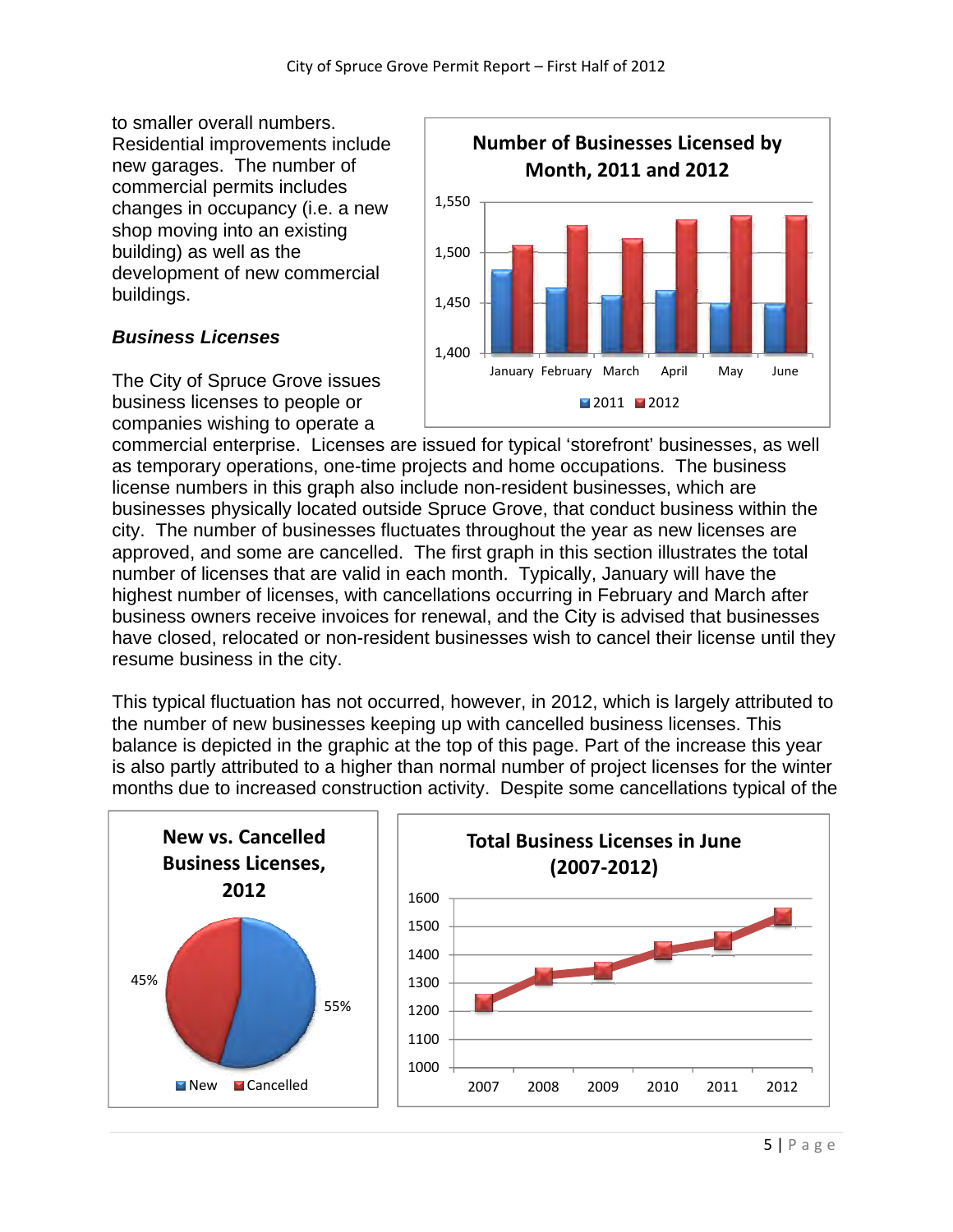first few months of the year, the city has sustained over 1500 licensed businesses.

The final image in this section (previous page) shows the number of licensed businesses in the city since 2007. The numbers chosen to represent this issue are the totals for the month of June. We observe that the number of businesses in Spruce Grove continues to increase, which is expected to continue into the foreseeable future.



# *Other*

Spruce Grove continues to track the number of compliance requests received by the City. Letters of compliance are a service offered by the City to assist homeowners with real estate transactions. Generally, the number of compliances issued reflects the level of activity in the real estate market. We can see from the above graph that compliances were at a high during the "boom" year of 2007, and have since gone through a correction. The lower volume of compliance requests in 2012 can also be attributed to fewer 're-stamp' applications. Re-stamps are requested when the City determines that a development is not in compliance with either Safety Codes or the Land Use Bylaw, necessitating that the applicant reapply for a compliance request. In April 2011, the updated development fee schedule included a fee for re-stamp requests to reduce the number of incomplete applications, where previously the reapplication process was free. Re-stamp requests have therefore been lower in 2012.

Prior to 2010, the City did not collect information on the number of safety codes permits

issued, other than building permits. However, in order to track the department's activity and productivity, Administration has kept data on electrical, plumbing and gas permits since the start of 2010. Typically, a new building requires two electrical permits, one gas and one plumbing permit, though that may vary depending on the specifics of the building and proposed uses. We can see that the number of safety codes